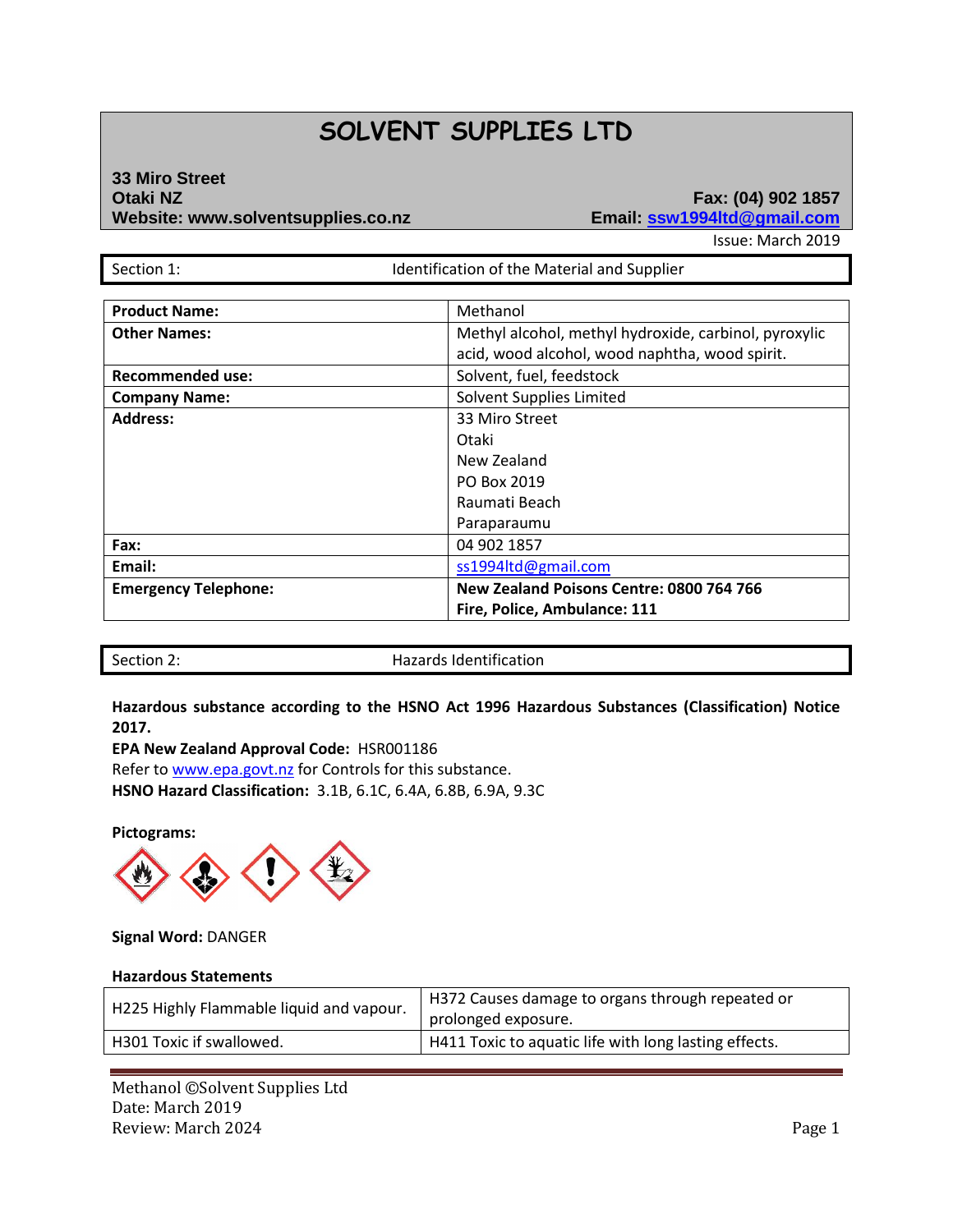| H311 Toxic in contact with skin.        | <b>H433 Harmful to terrestrial vertebrates</b> |
|-----------------------------------------|------------------------------------------------|
| H319 Causes serious eye irritation.     |                                                |
| H331 Toxic if inhaled.                  |                                                |
| H361 Suspected of damaging fertility or |                                                |
| the unborn child.                       |                                                |

#### **Prevention Statements**

| P102 | Keep out of reach of children.                                            |
|------|---------------------------------------------------------------------------|
| P201 | Obtain special instructions before use.                                   |
| P202 | Do not handle until all safety precautions have been read and understood. |
| P210 | Keep away from heat/sparks/open flames/hot surfaces. No smoking.          |
| P233 | Keep container tightly closed.                                            |
| P240 | Ground/bond container and receiving equipment.                            |
| P241 | Use explosion-proof electrical/ventilating/lighting equipment.            |
| P242 | Use non-sparking tools.                                                   |
| P243 | Take precautionary measures against static discharge.                     |
| P260 | Do not breathe vapours.                                                   |
| P264 | Wash hands thoroughly after handling.                                     |
| P270 | Do not eat, drink or smoke when using this product.                       |
| P271 | Use only outdoors or in a well ventilated area.                           |
| P273 | Avoid release to the environment.                                         |
| P280 | Wear protective gloves and protective eye/face protection.                |
| P281 | Use personal protection equipment as required.                            |

# **Response Statements**

| P308+P313      | If exposed or concerned get medical advice.                                   |
|----------------|-------------------------------------------------------------------------------|
| P314           | Get medical advice if you feel unwell.                                        |
| P301+P310      | If swallowed immediately call a Poison Centre or doctor.                      |
| P330           | Rinse Mouth.                                                                  |
| P302+P352      | If on skin wash with plenty of soap and water.                                |
| P312           | Call a Poison Centre or Doctor if you feel unwell.                            |
| P361           | Take off immediately all contaminated clothing.                               |
| P363           | Wash contaminated clothing before reuse.                                      |
| P303+P361+P353 | If on skin or hair: Remove immediately all contaminated clothing. Rinse skin  |
|                | with water.                                                                   |
| P304+P340      | If inhaled remove to fresh air and keep at rest in a position comfortable for |
|                | breathing.                                                                    |
| P311           | Call a Poison Centre or Doctor.                                               |
| P305+P351+P338 | If in eyes, rinse cautiously with water for several minutes. Remove contact   |
|                | lenses if present and easy to do so. Continue rinsing.                        |
| P337+P313      | If eye irritation persists get medical advice.                                |
| P370+P378      | In case of fire use water fog or mist or alcohol-resistant foam.              |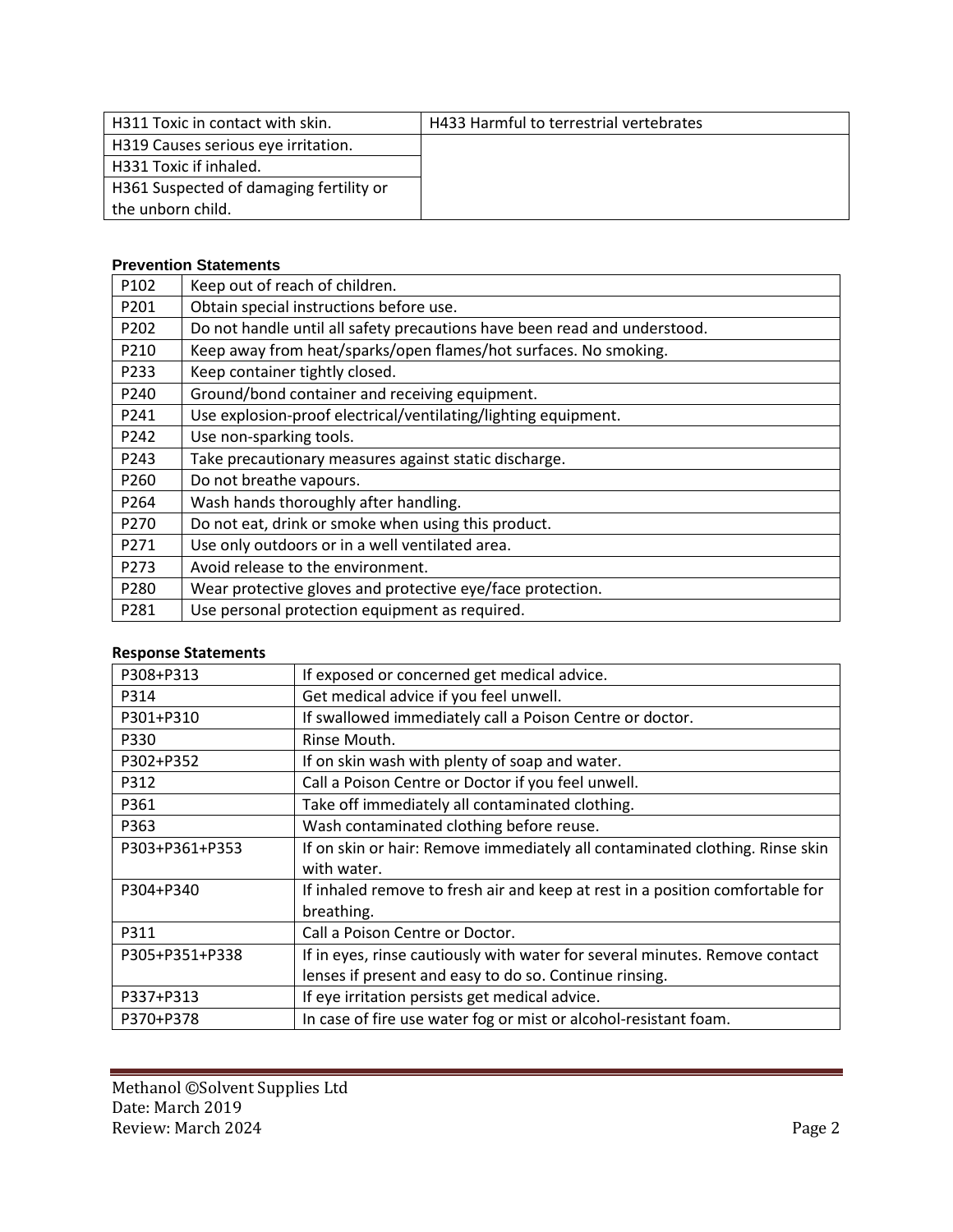#### **Storage Statement**

| P403+P235 | Store in well-ventilated place. Keep container tightly closed. Keep cool. |
|-----------|---------------------------------------------------------------------------|
| P405      | Store locked up.                                                          |

**Disposal Statement**

P501 Dispose of product to a landfill in accordance with any local regulations.

| Section 3: | Composition/Information on Ingredients |
|------------|----------------------------------------|
|            |                                        |

| Common Name: | CAS No: | Proportion $(\% v/v)$ |
|--------------|---------|-----------------------|
| Methanol     | 67-56-1 | 100                   |

| --<br>$\overline{\phantom{0}}$<br>. .<br>First Aid Measures<br>Section 4: |
|---------------------------------------------------------------------------|
|---------------------------------------------------------------------------|

Consult the NATIONAL POISON CENTRE (NZ 0800 764 766) or doctor in every case of suspected poisoning, or if exposed and concerned. If medical advice is needed, have product container or label at hand.

| Ingestion:          | Rinse mouth with water. DO NOT induce vomiting. Immediately call a Poison Centre or          |
|---------------------|----------------------------------------------------------------------------------------------|
|                     | doctor for advice. Do NOT delay. Ingestion of methanol is potentially life threatening. If   |
|                     | vomiting occurs spontaneously, keep head below hips to prevent aspiration.                   |
| Inhalation:         | Move person to fresh air immediately. Keep warm and at rest until recovered. Call a          |
|                     | Poison Centre or Doctor immediately for advice. If breathing is difficult, administer        |
|                     | oxygen.                                                                                      |
| Skin:               | Remove all contaminated clothing and footwear immediately. Wash affected area with           |
|                     | plenty of water followed by soap and water. If irritation persists, get medical advice.      |
| Eyes:               | Hold eyes open and rinse cautiously with water for several minutes. Remove contact           |
|                     | lenses if present and easy to do so after the first 5 minutes. Continue rinsing for at least |
|                     | 15 minutes. Get medical attention if irritation persists.                                    |
| <b>Advice</b><br>to | Treat symptomatically. Acute exposure to methanol either through ingestion or                |
| <b>Physician:</b>   | inhalation of high concentrations can result in symptoms appearing between 40 minutes        |
|                     | and 72 hours following exposure. Symptoms/signs are usually limited to the central           |
|                     | nervous system (CNS), eyes and gastrointestinal tract. Initial CNS effects (headache,        |
|                     | vertigo, lethargy, confusion) may give the impression of ethanol intoxication. Blurred       |
|                     | vision, decreased acuity (ability to see, hear and understand) and photophobia (visual       |
|                     | intolerance to light) are also common. Treatment with IPECAC or lavage is indicated for      |
|                     | any patient presenting within two hours of ingestion. A profound metabolic acidosis          |
|                     | occurs in severe poisoning and serum bicarbonate levels are a more accurate of severity      |
|                     | than the serum methanol levels. Ethanol significantly decreases the toxicity of methanol     |
|                     | because it competes for the same metabolic enzymes.                                          |

Section 5: Section 5: Fire Fighting Measures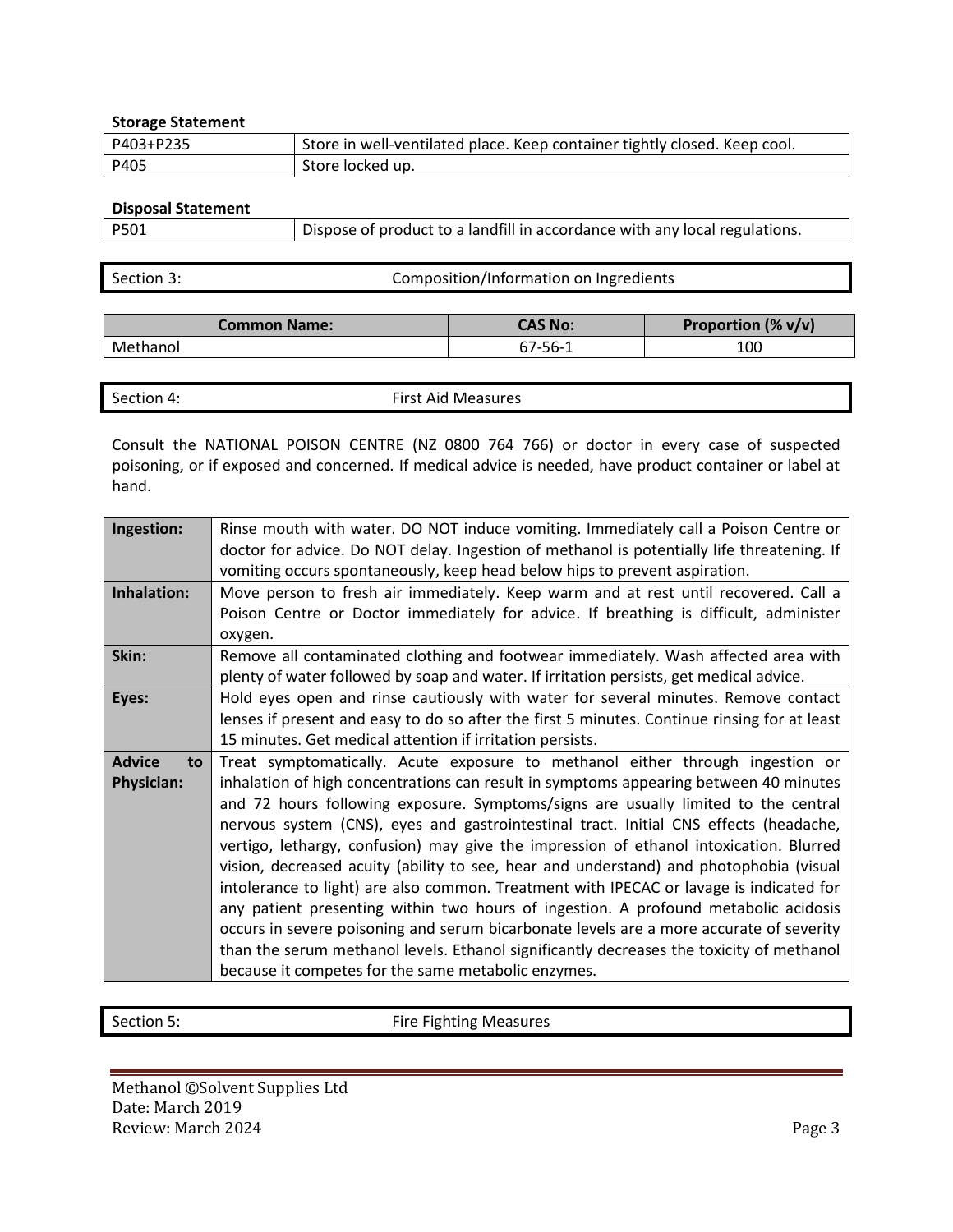| <b>Extinguishing Media:</b>          | Use dry chemical powder, carbon dioxide or water spray or<br>alcohol resistant foam. For large fires use alcohol resistant foam.<br>DO NOT use water in a jet.                                                                                                                                                                                                                         |
|--------------------------------------|----------------------------------------------------------------------------------------------------------------------------------------------------------------------------------------------------------------------------------------------------------------------------------------------------------------------------------------------------------------------------------------|
| <b>Fire &amp; Explosion Hazards:</b> | Methanol vapours may burn with an invisible or clear flame.<br>Toxic gases and vapours may be generated; carbon monoxide,<br>carbon dioxide, formaldehyde.                                                                                                                                                                                                                             |
| <b>Specific Hazards:</b>             | Vapours can accumulate in confined spaces resulting in toxicity<br>and flammability hazards. Vapours can flow along surfaces to<br>distant ignition sources and flash back. Closed containers may<br>rupture violently and suddenly release large quantities of<br>product. Cool fire exposed containers with water spray.<br>Concentrations of >25% methanol in water can be ignited. |
| <b>Fire-fighting Equipment:</b>      | Wear self-contained breathing apparatus<br>and<br>personal<br>protection clothing.                                                                                                                                                                                                                                                                                                     |

| Section 6: | <b>Accidental Release Measures</b> |
|------------|------------------------------------|
|            |                                    |

## **Spills:**

Highly flammable liquid. Can burn without visible flame. Vapour forms explosive mixture with air. Isolate hazard area and keep unnecessary or unprotected people away from area. Stay upwind and keep out of low lying areas. Wear personal protective equipment. Avoid contact with skin and eyes. Shut off leak if safe to do so. Remove or isolate ignition sources. Contain spill. Avoid run off into drains or sewers. Do not contaminate watercourses or the ground. Take precautions against static discharge. Bound or ground (earth) all equipment. Ventilate contaminated area.

For large spills (more than a drum) recover liquid and transfer by mechanical means to labeled salvage tank that can be sealed for recovery or disposal of product. Allow residues to evaporate. Water can be used to disperse vapours and to clean spill area and dispose of safety by waste management company.

For small spills absorb with an appropriate material e.g. vermiculite, and dispose of waste safely in a labeled sealed container for recovery or disposal.

If contamination of drains, sewers or water ways occurs, immediately notify Emergency Services (111).

# **Disposal:**

Dispose of contaminated waste or product to a solvent recycling facility or to an approved landfill in accordance to local regulations.

| Section 7: | Handling and Storage |
|------------|----------------------|
|            |                      |

## **Handling:**

Highly flammable liquid. Read label before use. Use only in well-ventilated area. Avoid breathing vapours or direct contact with product. Wear personal protection equipment. Wash hands and exposed skin after handling. Wash contaminated clothing and equipment before reuse.

No smoking. Remove or isolate ignition sources. Avoid sparks. Electrostatic charge may be generated during pumping with risk of fire. Restrict line viscosity to avoid generation of electrostatic discharge.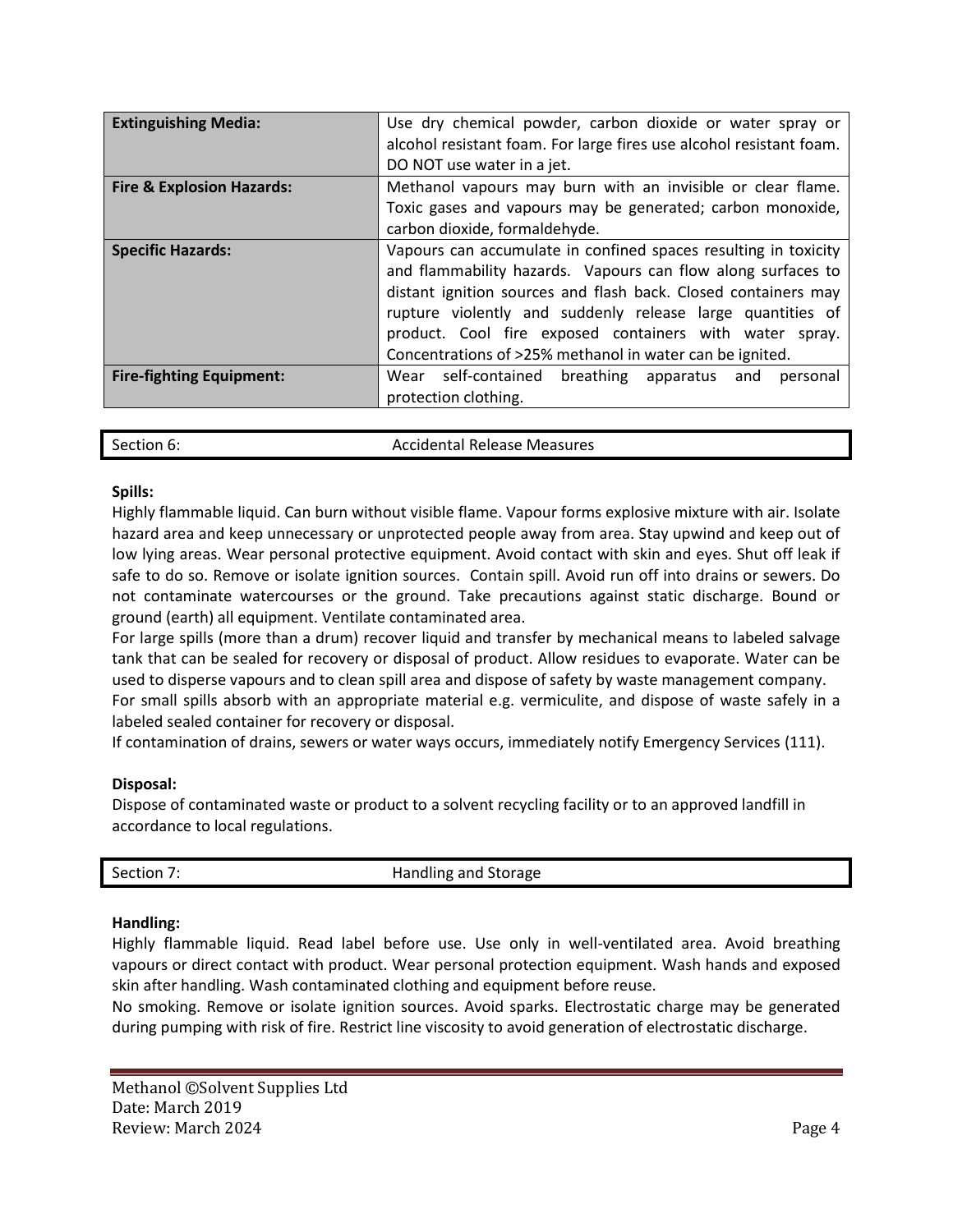Take precautions to use bonded or grounded (earthed) equipment. Do not use compressed air for filling, discharging or handling. Keep container closed when not in use. Wear personal protective equipment to prevent breathing of and contact with product. Wear gloves and protect eyes from splashes. Wash hands and exposed skin after handling.

# **Storage:**

Ensure all storage areas have adequate fire-fighting equipment. Store locked up in original container in a secure cool dry well ventilated place, away from sunlight, ignition sources, heat, incompatible substances, aerosols, other flammables, oxidizing agents and corrosives, out of reach of children and away from food, drink and animal foodstuffs. Take precautions to avoid accumulation of vapours in pits and confined spaces. All equipment must be grounded/bonded when transferring product to avoid static discharge. Ensure all ignition sources are eliminated or purge storage tanks with inert gas such as nitrogen.

## **Recommended materials:**

Anhydrous methanol is non-corrosive to most metals at ambient temperatures except for lead, nickel, monel, cast iron and high silicon iron. Polyethylene, neoprene, phenolic resins, polyesters, natural rubber, butyl rubber and polyvinyl chloride (unplasticised) shown more resistance to corrosion by methanol.

## **Unsuitable materials:**

Coatings of copper (or copper alloys), zinc (including galvanized steel) or aluminum are unsuitable for storage. May attack some forms of plastic, rubber and coatings.

# **Exposure Guidelines:**

NZ Workplace Exposure Standard (WES) has been set for this substance.

|                   | <b>WES-TWA</b>                   | <b>WES-STEL</b>                  |
|-------------------|----------------------------------|----------------------------------|
| Methanol вю. sкім | 200 ppm (262 mg/m <sub>3</sub> ) | 250 ppm (262 mg/m <sub>3</sub> ) |

## **Engineering Controls:**

Use only in a well ventilated area. An approved half-face filter mask may be suitable for low concentration level exposures. Otherwise, use an appropriate full-face mask fitted with an approved vapour cartridge. Where air filtering respirators are unsuitable (e.g. airborne concentrations are high, risk or oxygen deficiency, confined space) use positive pressure breathing apparatus.

# **Personal Protection Equipment (PPE):**

Wear protective clothing and safety boots or shoes. Wear appropriate chemical resistant gloves e.g. butyl or nitrile rubber. Wear chemical goggles or safety glasses with side shields.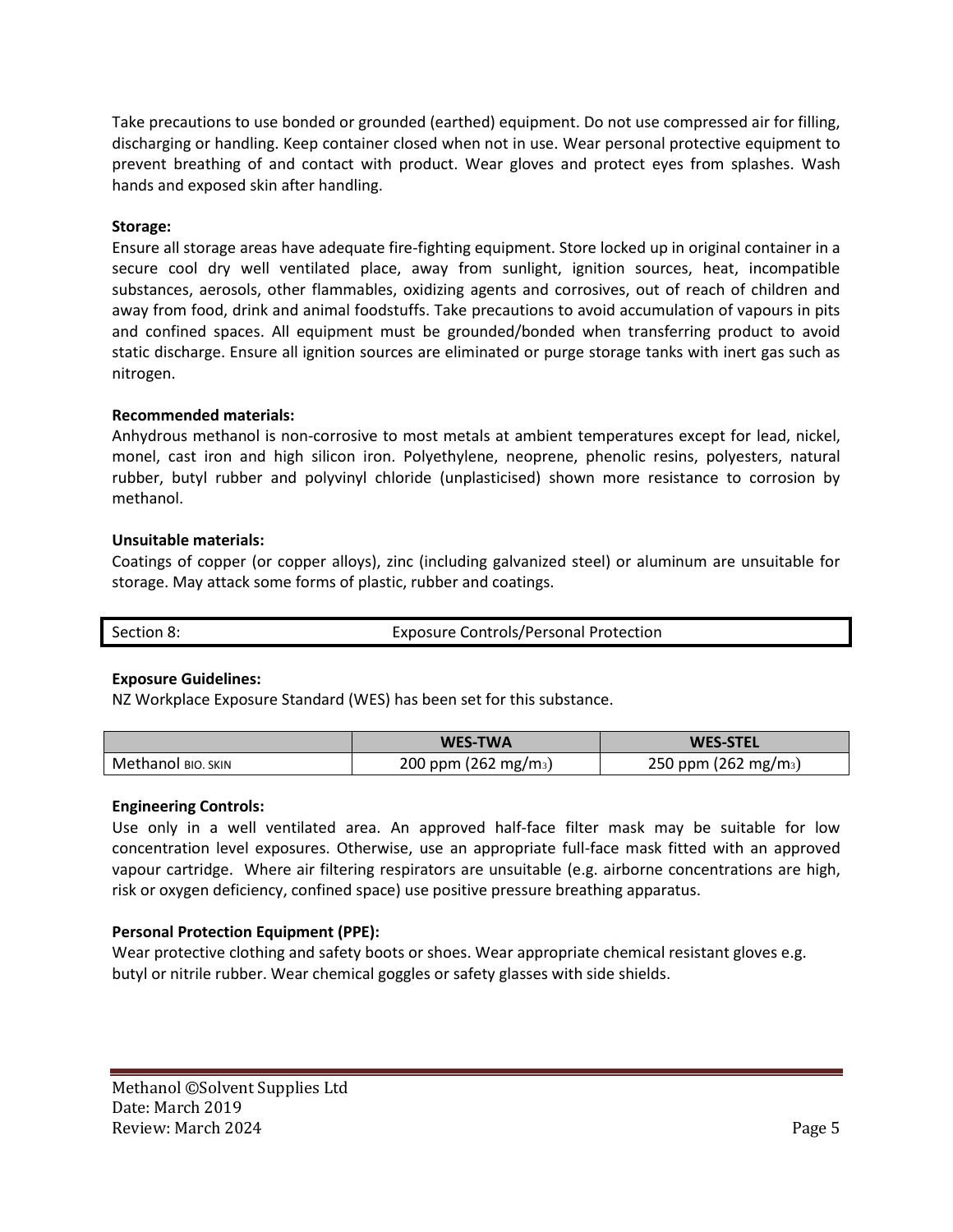| Appearance:                                   |                               | Clear, colourless liquid     |
|-----------------------------------------------|-------------------------------|------------------------------|
| Odour:                                        |                               | Mild, characteristic alcohol |
| <b>Odour Threshold:</b>                       |                               | Not available                |
| pH:                                           |                               | Not applicable               |
| <b>Melting Point/Freezing Point</b>           | $^{\circ}{\rm C}$             | Not applicable               |
| <b>Boiling Point/Boiling Range:</b>           | $^{\circ}$ C                  | 64.7                         |
| <b>Freezing Point</b>                         | $^{\circ}$ C                  | Not available                |
| <b>Flash Point:</b>                           | $^{\circ}$ C                  | 11.0                         |
| <b>Flammability:</b>                          | (solid, gas)                  | Not applicable               |
| <b>Upper/Lower Flammability limits in air</b> | $(% \mathcal{O}(x))$ (% v/v): | 6.0 to 36.5                  |
| <b>Vapour Pressure:</b>                       | kPa @ 20°C                    | 12                           |
| <b>Vapour Density:</b>                        | (air=1)                       | 1.105 @ 15°C                 |
| <b>Relative Density at 15°C:</b>              | g/cc                          | 0.82                         |
| <b>Solubility in water:</b>                   |                               | Completely soluble           |
| <b>Partition coefficient:</b>                 | n-octanol/water               | Not available                |
| <b>Auto Ignition Temperature:</b>             | $^{\circ}$ C                  | 464                          |
| <b>Decomposition Temperature:</b>             | $^{\circ}{\rm C}$             | Not available                |
| <b>Kinematic Viscosity:</b>                   |                               | Not available                |
| <b>Volatile Organic Carbon Content:</b>       |                               | Not available                |
| <b>Evaporation Rate:</b>                      | $(nBuAc=1)$                   | 4.1                          |

Section 10: Stability and Activity

| <b>Stability:</b>                       | Stable under normal conditions of storage and use.                                                                                                                                                                                                                                                                                      |
|-----------------------------------------|-----------------------------------------------------------------------------------------------------------------------------------------------------------------------------------------------------------------------------------------------------------------------------------------------------------------------------------------|
| <b>Conditions to avoid:</b>             | Avoid heat, sparks, open flames and other ignition sources.                                                                                                                                                                                                                                                                             |
| Incompatibility (Materials to avoid):   | Strong oxidizing agents, strong mineral or organic acids and<br>strong bases. Contact may result in a violent or explosive<br>reaction. Corrosive to lead, aluminum or magnesium and<br>platinum. May react with metallic aluminum or magnesium and<br>generate hydrogen gas. May attack some forms of plastic, rubber<br>and coatings. |
| <b>Hazardous Decomposition Product:</b> | Dependent on conditions under which decomposition occurs;<br>gases (carbon monoxide, carbon dioxide, formaldehyde) will be<br>evolved.                                                                                                                                                                                                  |
| <b>Hazardous Polymerization:</b>        | Not known to occur.                                                                                                                                                                                                                                                                                                                     |

Section 11: Toxicological Information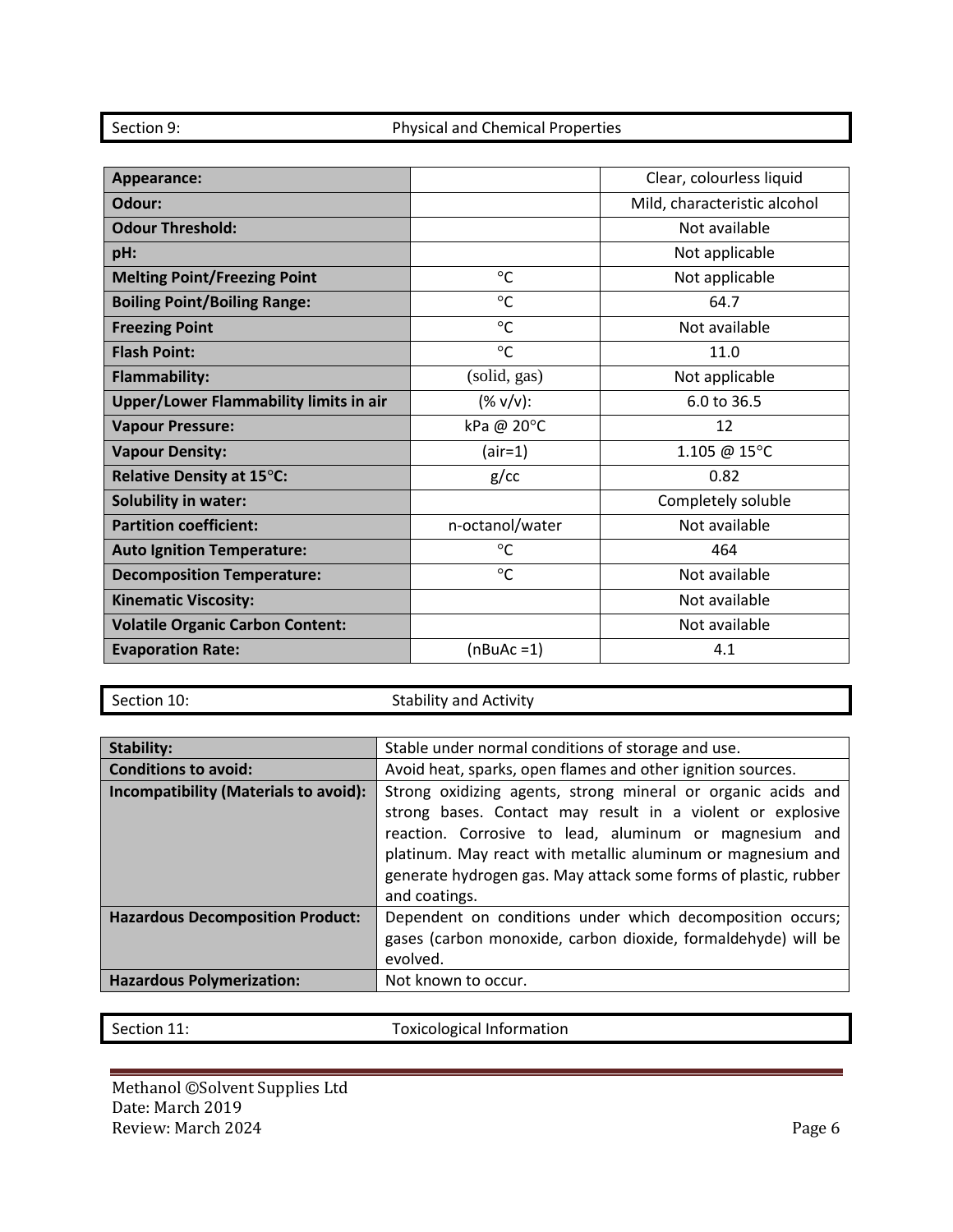## **Potential Health Effects:**

This section includes possible adverse effects which might occur if this product is not handled in the recommended manner.

| <b>Acute Toxicity:</b>                  | Toxic if ingested and absorbed through skin or by inhalation. Ingestion of        |
|-----------------------------------------|-----------------------------------------------------------------------------------|
|                                         | even small amounts could potentially cause blindness and death. Odour             |
|                                         | threshold is several times higher than WES concentration. Symptoms/signs          |
|                                         | are usually limited to the central nervous system (CNS), eyes and                 |
|                                         | gastrointestinal tract. Effects of sub lethal doses can be nausea, headache,      |
|                                         | abdominal pain, vomiting and visual disturbances. Initial CNS effects             |
|                                         | (headache, vertigo, lethargy, confusion) may give the impression of ethanol       |
|                                         | intoxication. Blurred vision, decreased acuity (ability to see, hear and          |
|                                         | understand) and photophobia (visual intolerance to light) are common.             |
| <b>Aspiration Hazard:</b>               | Not classified.                                                                   |
| <b>Respiratory Irritation:</b>          | May irritate the upper respiratory tract.                                         |
| <b>Skin Corrosion/Irritation:</b>       | Prolonged contact may also result in defatting of the skin leading to             |
|                                         | dermatitis and aggravation of any pre-existing skin conditions.                   |
| <b>Serious</b><br>Eye                   | Mild to moderate irritant to eyes. Symptoms can include tearing, redness          |
| Damage/Irritation:                      | and blurring.                                                                     |
| <b>Respiratory</b><br><b>Skin</b><br>or | Not classified for sensitization effects.                                         |
| Sensitization:                          |                                                                                   |
| <b>Germ Cell Mutagenicity:</b>          | Not classified with mutagenic properties.                                         |
| Carcinogenicity:                        | Not classified with carcinogenic properties.                                      |
| <b>Reproductive Toxicity:</b>           | Not classified.                                                                   |
| <b>Specific Organ Toxicity</b>          | Causes visual disturbances e.g. blurring or vision, constriction of visible field |
| (Repeated and<br><b>Single</b>          | in colour perception, temporary or permanent blindness.                           |
| Exposure):                              |                                                                                   |
| <b>Narcotic Effects:</b>                | Vapours are inhaled at high concentrations will have effects on central           |
|                                         | nervous system; nausea, dizziness, drowsiness.                                    |

#### *Toxicological Information:*

| Human,<br>Oral: | LD <sub>50</sub>     | 200<br>/kg bw<br>mg/<br>300 |
|-----------------|----------------------|-----------------------------|
| Human:          | '4h,<br>∽<br>' 20۔ ا | $10 \text{ mg/L}$           |

Primates have dermal LD50 OF 393 mg/kg; monkey has inhalation of LC50 (4h) of 52 mg/L. Humans are considered to be 6 to 10 times more susceptible.

## *Additional Information:*

Persons with pre-existing skin disorders, eye problems, respiratory conditions or impaired liver or kidney functions may be more susceptible to the effects of this product.

| Section 12:   | Hazard Identification                                        |  |
|---------------|--------------------------------------------------------------|--|
|               |                                                              |  |
| Eco-Toxicity: | Product is classified as harmful to terrestrial vertebrates. |  |

**Persistence/Degradability:** Expected to be rapidly biodegradable. Readily evaporates. Oxidizes by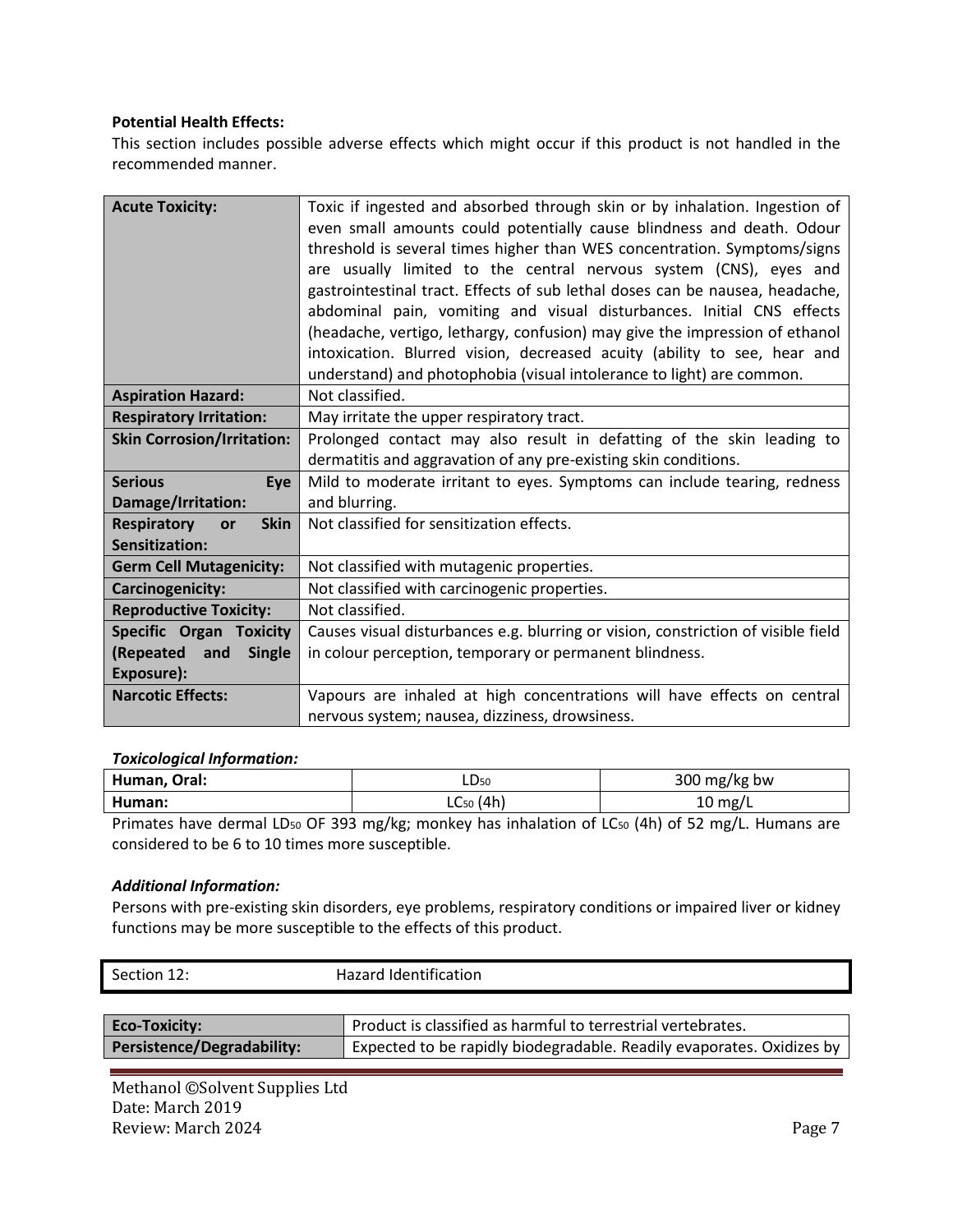|                                       | photochemical reactions in air.                           |  |
|---------------------------------------|-----------------------------------------------------------|--|
| <b>Potential for Bioaccumulation:</b> | Not expected to bio-accumulate significantly.             |  |
| <b>Mobility in soil:</b>              | Soluble in water. Expected to have high mobility in soil. |  |
| <b>Other adverse effects:</b>         | Not available                                             |  |
| <b>Ecological Data:</b>               | Methanol: Mouse, Oral, LD <sub>50</sub> 870 mg/kg bw      |  |
|                                       |                                                           |  |

Section 13: Disposal Considerations

#### **Disposal:**

Recover and recycle product whenever possible. Send clean, dry drums to recycling facility or metal scrap re-claimer. Dispose of waste in accordance with Regional Authority or local council bylaws.

#### **Special Precautions:**

Ensure empty containers are vented and dry. Residues may cause an explosion hazard. Do not puncture, cut or weld unclean drums. Do not use empty drums for storing other products.

| Section 14: | <b>Transport Information</b> |
|-------------|------------------------------|
|             |                              |

This product is classified as a Dangerous Goods Class 3, packing group II.

Please consult the Land Transport Rule: Dangerous Goods 2005 and NZS 5433:2012 Transport of Dangerous Goods on Land for information.

#### **Transport Information**

| <b>UN Number:</b>            | 1230     |
|------------------------------|----------|
| <b>Proper Shipping Name:</b> | METHANOL |
| <b>Class:</b>                | 3        |
| Sub risk:                    | 6.1      |
| <b>Packing Group:</b>        | Ш        |
| <b>HAZCHEM:</b>              | 3WE      |
| <b>Marine Pollutant:</b>     | No       |



Section 15: Section 15:

**Hazardous substance according to the HSNO Act 1996 Hazardous Substances (Classification) Notice 2017.** 

**HSNO Substance Approval Code:** HSR001186; Methanol

Refer to Section 2 for hazardous classification and to [www.epa.govt.nz](http://www.epa.govt.nz/) for controls and conditions.